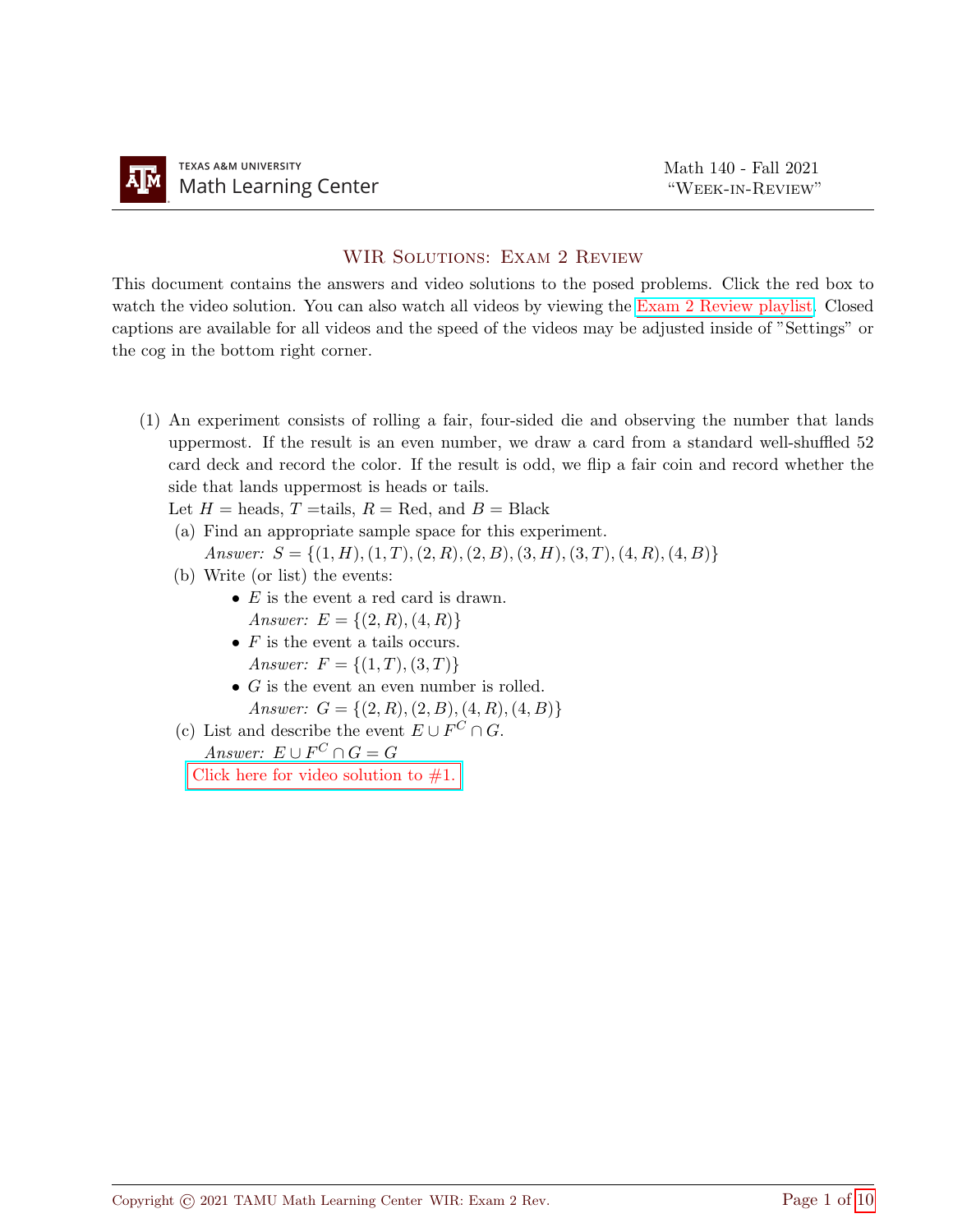(2) Before Thanksgiving a group of Aggies were surveyed and asked to choose their favorite side dish at Thanksgiving dinner. The survey results are displayed in the table below.

|               | Candied<br>Yams | Corn<br><b>Bread</b><br><b>Dressing</b> | Roasted<br><b>Brussel</b><br><b>Sprouts</b> | Green<br><b>Beans</b> | Other | Total |
|---------------|-----------------|-----------------------------------------|---------------------------------------------|-----------------------|-------|-------|
| Freshman      | 5               | 20                                      | 30                                          | 10                    | 20    | 85    |
| Sophomore     |                 | 14                                      | 17                                          |                       | 6     | 55    |
| Junior        |                 | 32                                      | 25                                          | 20                    | 10    | 89    |
| <b>Senior</b> |                 | 19                                      | 30                                          |                       |       | 71    |
| <b>Total</b>  |                 | 85                                      | 102                                         | 48                    | 44    | 300   |

If one Aggie is randomly selected from this group, what is the probability that the Aggie:

(a) likes roasted brussel sprouts? Answer:  $\frac{102}{102}$ 300 (b) is a freshman?  $Answer: \frac{85}{300}$ (c) is an sophomore whose favorite side dish was green beans? Answer:  $\frac{11}{300}$ (d) is a senior or junior or whose favorite side dish was candied yams? Answer:  $\frac{89 + 71 + 5 + 7}{300} = \frac{172}{300}$ 300 Click here for video solution to  $#2$ .

(3) Let E and F be two events of an experiment with sample space S. Suppose that  $P(E)$  = 0.4,  $P(F) = 0.3$ , and  $P(E \cup F) = 0.6$ . Find  $P(E^C \cap F)$ . Answer:  $P(E^C \cap F) = 0.2$ 

Click here for video solution to  $#3$ .

- (4) An experiment has a sample space of  $S = \{i, l, o, v, e, m, a, t, h\}$ , with events  $E = \{t, a, i, l\}$ ,  $F = \{l, o, v, e\}$ , and  $G = \{m, a, t, h\}$ . Find each of the following. (a)  $E \cup F^C$ 
	- Answer:  $E \cup F^C = \{t, a, i, l, m, h\}$
	- (b)  $E \cap F^C$ Answer:  $E \cap F^C = \{t, a, i\}$ (c)  $(F \cap G)^C$ Answer:  $(F \cap G)^C = S$ Click here for video solution to  $#4$ .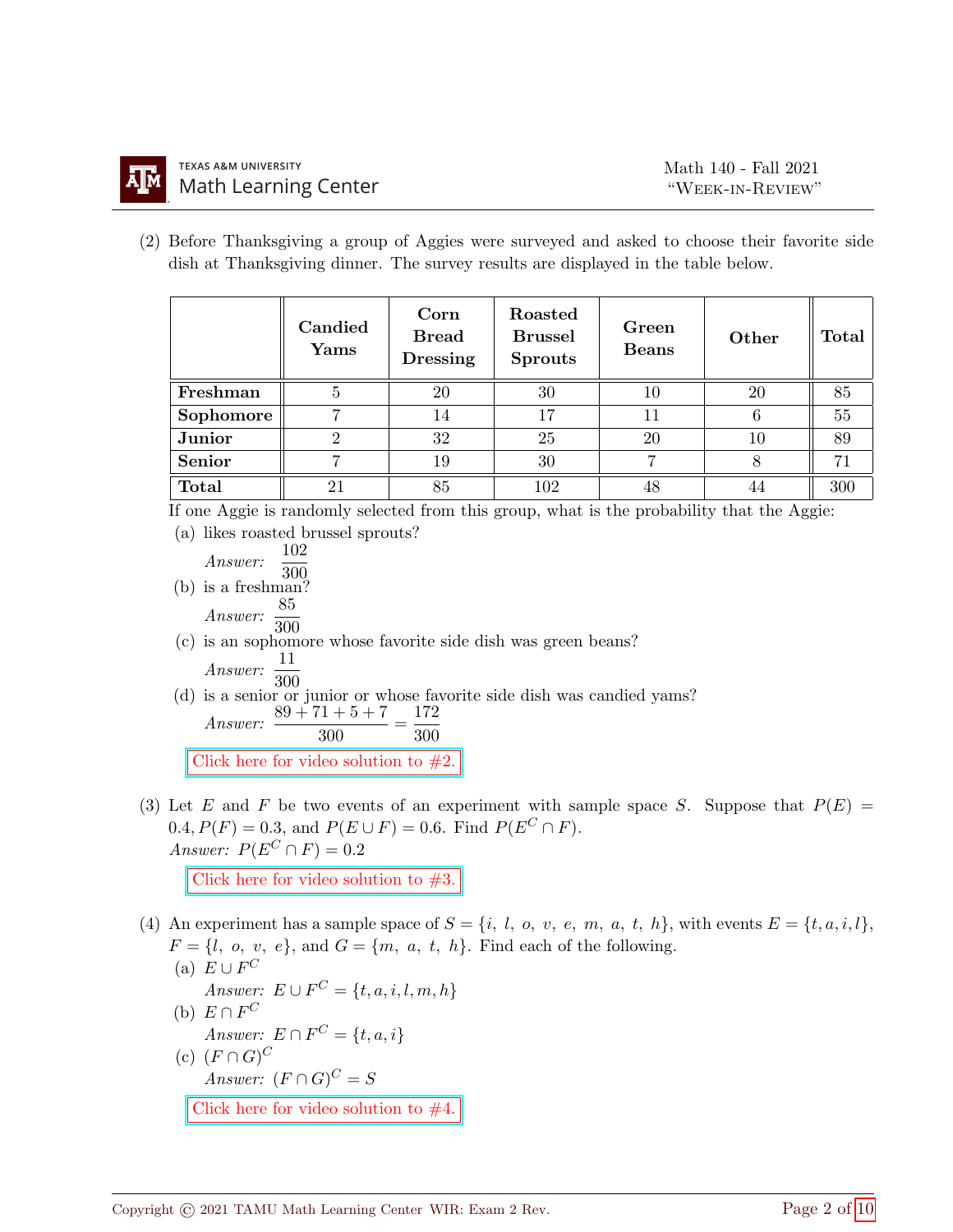(5) Let  $S = \{s_1, s_2, s_3, s_4, s_5\}$  be the sample space associated with the following **partial** probability distribution table.  $\mathbf{L} = \mathbf{L} \mathbf{L}$  $\mathbf{I}$  $\mathbf{L}$ 

|                                                                                   | Outcome     |                | $S_2$        | $s_3$ | $S_4$          |                |
|-----------------------------------------------------------------------------------|-------------|----------------|--------------|-------|----------------|----------------|
|                                                                                   |             | $s_1$          |              |       |                | $s_5$          |
|                                                                                   | Probability | $\frac{3}{20}$ | $rac{7}{20}$ |       | $\frac{4}{20}$ | $\frac{1}{20}$ |
| Let $E = \{s_3, s_4\}$ , $F = \{s_4, s_5\}$ , and $G = \{s_1, s_2, s_3\}$ , find: |             |                |              |       |                |                |
| (a) $P(E)$ .                                                                      |             |                |              |       |                |                |
|                                                                                   |             |                |              |       |                |                |
| Answer: $\frac{9}{20}$                                                            |             |                |              |       |                |                |
| (b) $P(F^C)$ .                                                                    |             |                |              |       |                |                |
| Answer: $\frac{15}{20}$                                                           |             |                |              |       |                |                |
|                                                                                   |             |                |              |       |                |                |
| (c) $P(E \cap G)$ .<br>Answer:<br>$\frac{5}{20}$                                  |             |                |              |       |                |                |
| (d) $P(G \cup E)$ .                                                               |             |                |              |       |                |                |
| $\frac{19}{20}$<br>Answer:                                                        |             |                |              |       |                |                |
| (e) $P(F \cap G)$ .                                                               |             |                |              |       |                |                |
| Answer:<br>$\theta$                                                               |             |                |              |       |                |                |
| Click here for video solution to $#5$ .                                           |             |                |              |       |                |                |

- (6) An experiment consists of rolling two distinguishable four-sided die and observing the two numbers that land uppermost.
	- (a) Let Y be the random variable denoting the number of fours that land uppermost on the dice. Create the probability distribution for Y . Answer:

$$
\begin{array}{c|cc}\nY & 0 & 1 & 2 \\
\hline\nP(Y) & \frac{9}{16} & \frac{6}{16} & \frac{1}{16}\n\end{array}
$$

(b) Let X be the random variable denoting the product of the two numbers. Create the probability distribution for  $X$  and then find the expected value for  $X$ .

Answer:  $X$  | 1 2 3 4 6 8 9 12 16  $P(X)$   $\frac{1}{16}$ 16 2 16 2 16 3 16 2 16 2 16 1 16 2 16 1 16  $E(X) = 6.25$ Click here for video solution to  $#6$ .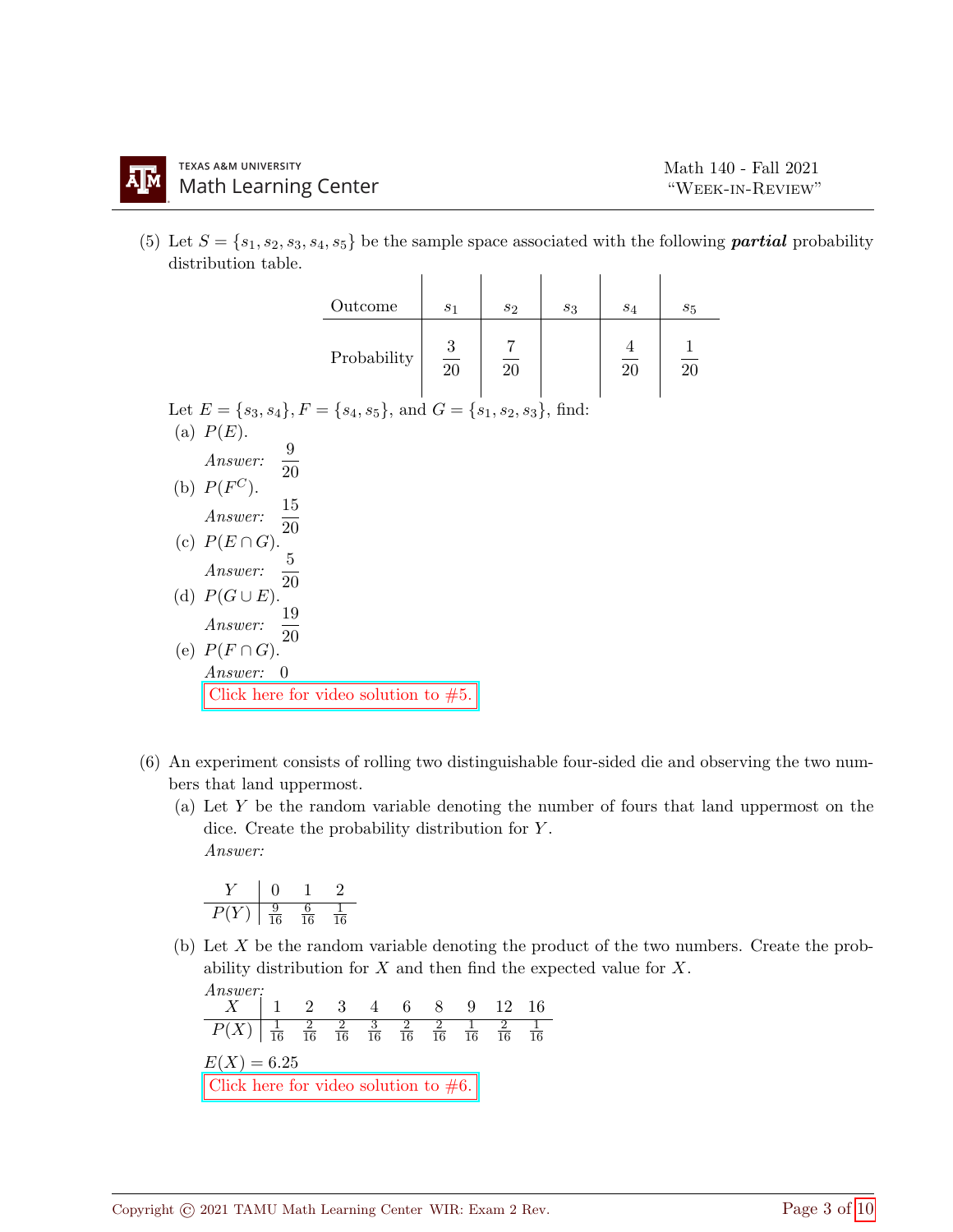- (7) Use the given partial histogram below, to answer the questions that follow.
	- (a) Compute the value of  $P(X = 4)$ . Answer:  $P(X = 4) = 0.2$
	- (b) Compute the value of  $P(X \leq 2)$ . Answer:  $P(X \le 2) = 0.45$
	- (c) Compute the value of  $P(-2 < X \leq 4)$ . Answer:  $P(-2 < X \le 4) = 0.3 + 0.1 + 0.2 = 0.6$
	- (d) Compute the value of  $P(X \geq 0)$ . Answer:  $P(X \ge 0) = 1 - 0.05 = 0.95$
	- (e) Calculate  $E(X)$ . Answer:  $E(X) = -2(0.05) + 0(0.3) + 2(0.1) + 4(0.2) + 6(0.35) = 3$



Click here for video solution to  $#7$ .

- (8) You pay \$8 to roll two fair five-sided dice (each numbered 1-5), noting the numbers rolled on each die. If you roll a double, you win \$20. If you roll different numbers that have a sum less than 4, you win \$40. Otherwise you win nothing.
	- (a) Create the probability distribution table for the random variable  $X$  where  $X$  represents your net winnings.

Answer:  
\n
$$
X
$$
 12 32 -8  
\n $P(X)$   $\frac{5}{25}$   $\frac{2}{25}$   $\frac{18}{25}$ 

(b) Calculate  $E(X)$  and interpret your answer. Round your answer to two decimal places. Answer:  $E(X) = 12(\frac{5}{25}) + 32(\frac{2}{25}) + (-8)(\frac{18}{25}) = -0.8$ You can expect to lose \$0.80 by playing this game.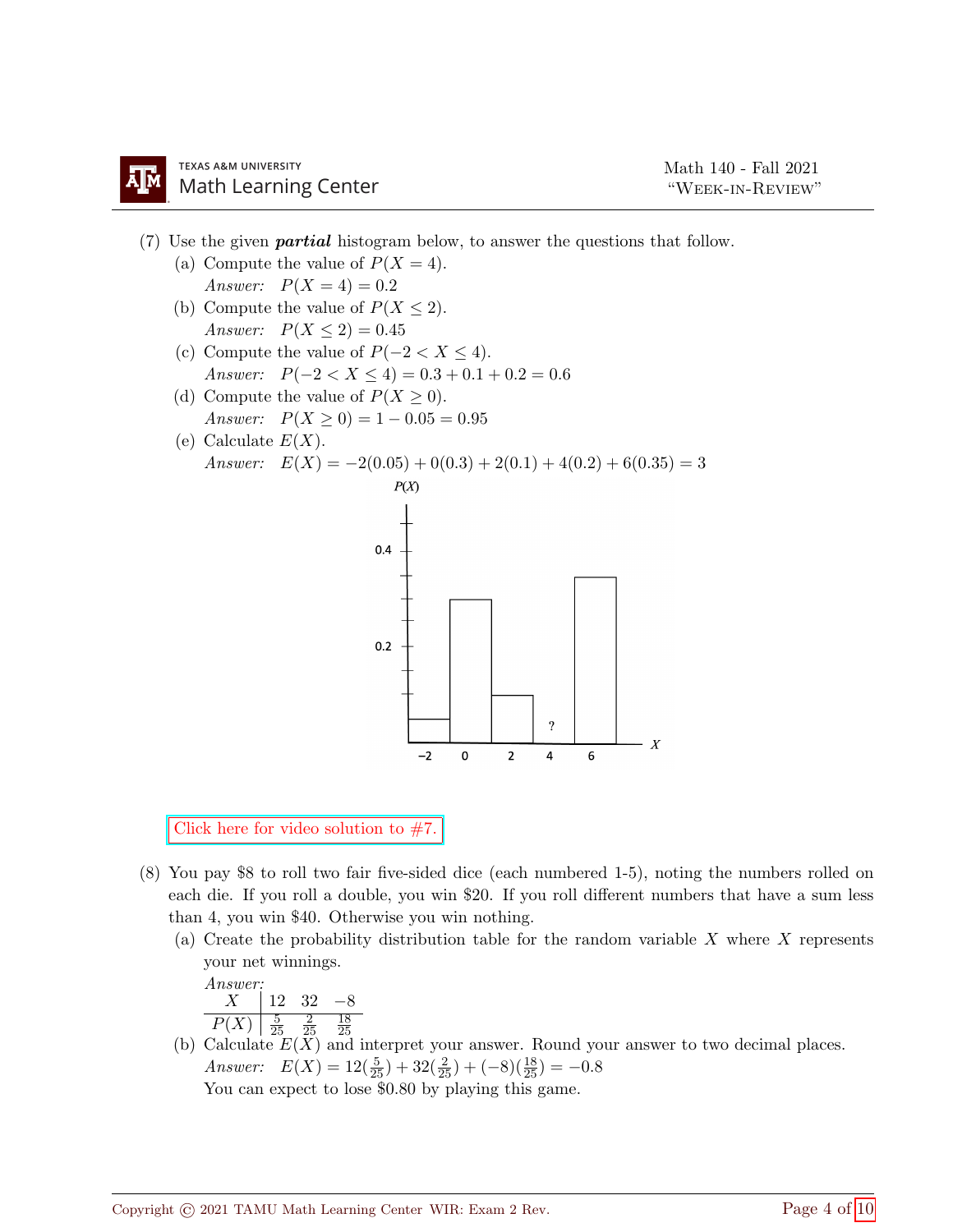(9) For the linear programming problem below, define the variables, set up the objective function and constraints, then determine if it is a standard maximization problem. A company manufactures Products A, B, and C. Each product is processed in three departments: Dept. I, Dept. II, and Dept. III. The total available labor-hours, per week, for departments I, II, and III are 800 hours, 1080 hours, and 840 hours, respectively. The number of labor-hours required to manufacture each product in each department, as well as the profit realized per product for each of the three products are displayed in the table below.

|           |         | Product A   Product B   Product C |         |
|-----------|---------|-----------------------------------|---------|
| Dept. I   | 3 hours | 1 hour                            | 3 hours |
| Dept. II  | 4 hours | 2 hours                           | 2 hours |
| Dept. III | 2 hours | 3 hours                           | 1 hour  |
| Profit    | \$16    | \$20                              | \$15    |

How many units of each product should the company produce each week to maximize their profit?

Answer:

- (a) Let x by the number of Product A manufactured each week. Let y by the number of Product B manufactured each week. Let z by the number of Product C manufactured each week.
- (b) Objective function:  $P = 16x + 20y + 15z$ Constraints:

$$
\begin{cases} 3x + y + z \le 800 \\ 4x + 2y + 2z \le 1080 \\ 2x + 3y + z \le 840 \\ x, y, z \ge 0 \end{cases}
$$

(c) Yes, standard max.

Click here for video solution to  $#9$ .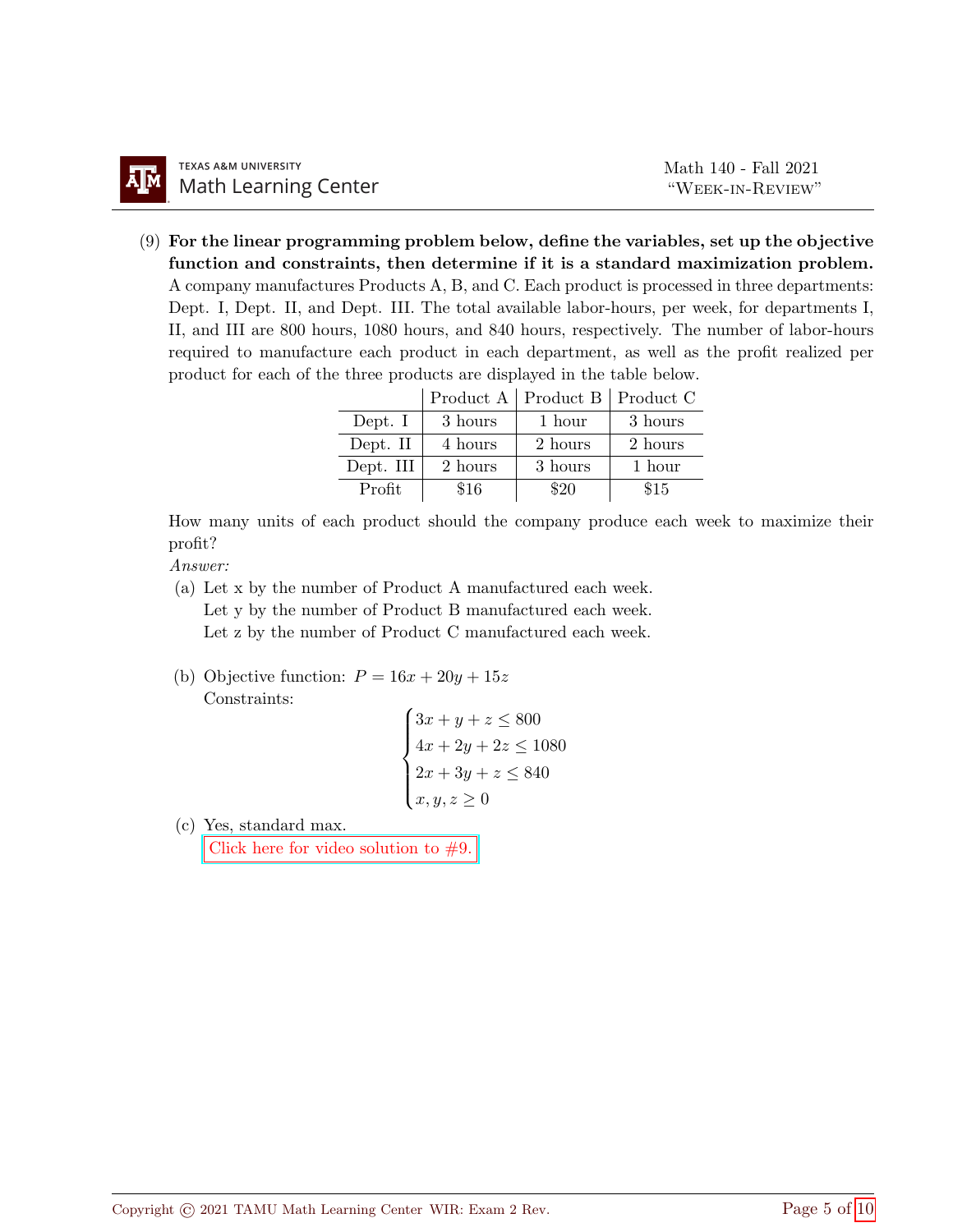(10) The initial and final simplex tableau for the scenario described in problem #9 above are given below. Find the pivot element in the initial tableau and then find and interpret each variable of the final tableau in the context of the problem.

## initial tableau

| $\boldsymbol{x}$ | U |       | $s_1$        | $s_2$ $s_3$ | P | const. |
|------------------|---|-------|--------------|-------------|---|--------|
| 2                |   |       |              | 0           |   | 800    |
|                  |   | 2     | $\mathbf{0}$ |             |   | 1080   |
|                  |   |       |              |             |   | 840    |
|                  |   | $-15$ |              |             |   |        |

## final tableau

|  | $\mathbf{u}$ | $s_1$                                                                                    | $S_2$ $S_3$ | $P$ const.                                                                |
|--|--------------|------------------------------------------------------------------------------------------|-------------|---------------------------------------------------------------------------|
|  |              |                                                                                          |             | $\begin{bmatrix} 7/8 & 0 & 1 & 3/8 & 0 & -1/8 & 0 & 195 \end{bmatrix}$    |
|  |              | $\begin{vmatrix} 3/2 & 0 & 0 & -1/2 & 1 & -1/2 & 0 \end{vmatrix}$                        |             | 260                                                                       |
|  |              | $\begin{array}{ c c c c c c c c c } \hline 3/8 & 1 & 0 & -1/8 & 0 & 3/8 & 0 \end{array}$ |             | 215                                                                       |
|  |              |                                                                                          |             | $\begin{bmatrix} 37/8 & 0 & 0 & 25/8 & 0 & 45/8 & 1 & 7225 \end{bmatrix}$ |

Answer:

- (a) In the initial tableau, the pivot is in Row 3 column 2
- (b) Values of each variable:  $x = 0, y = 215, z = 195, s_1 = 0, s_2 = 260, s_3 = 0, P = 7225$
- (c) The company will obtain a max value of \$7, 225 when they manufacture 0 Product A, 215 of Product B, and 195 of Product C. The company will have 260 labor hours in Dept II leftover, but will have used all labor hours in Dept I and Dept III.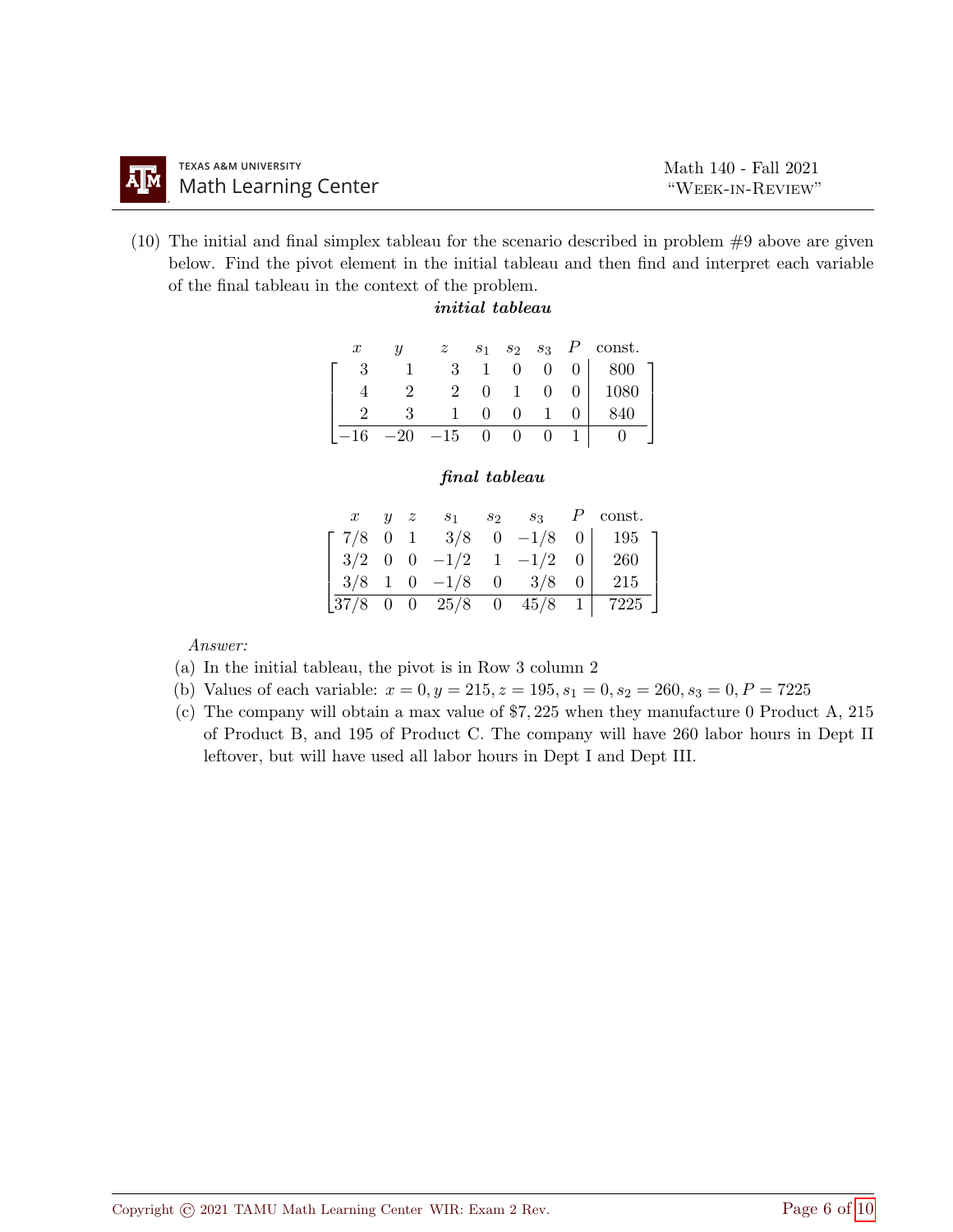

(11) Write the initial simplex tableau, if possible, for the linear programming problem. If it is not possible to write the initial simplex tableau, explain why not.

> Objective: Maximize  $p=\frac{1}{2}$  $\frac{1}{2}x + 3y + z + 4w$  subject to:

$$
\begin{cases}\nx + y + z + w \le 40 \\
2x + y - 10 \le z + w \\
y \ge 5w \\
w, x, y, z \ge 0\n\end{cases}
$$

Answer: Yes, standard max. Objective function:  $\frac{-x}{2} - 3y - z - 4w + p = 0$ 

$$
\begin{cases}\nx + y + z + S_1 = 40 \\
2x + y - z - w + s_2 = 10 \\
5w - y + s_3 = 0\n\end{cases}
$$

## initial tableau

|                              |  |                |  |                | $y \quad z \quad w \quad s_1 \quad s_2 \quad s_3 \quad P \quad \text{const.}$ |
|------------------------------|--|----------------|--|----------------|-------------------------------------------------------------------------------|
|                              |  |                |  |                | $1 \quad 1 \quad 1 \quad 1 \quad 0 \quad 0 \quad 0 \quad 40$                  |
| $2^{\circ}$                  |  |                |  |                | $1 -1 -1 0 1 0 0 1$                                                           |
|                              |  | $-1$ 0 5 0 0 1 |  |                |                                                                               |
| $ -1/2$ $-3$ $-1$ $-4$ 0 0 0 |  |                |  | 1 <sup>1</sup> |                                                                               |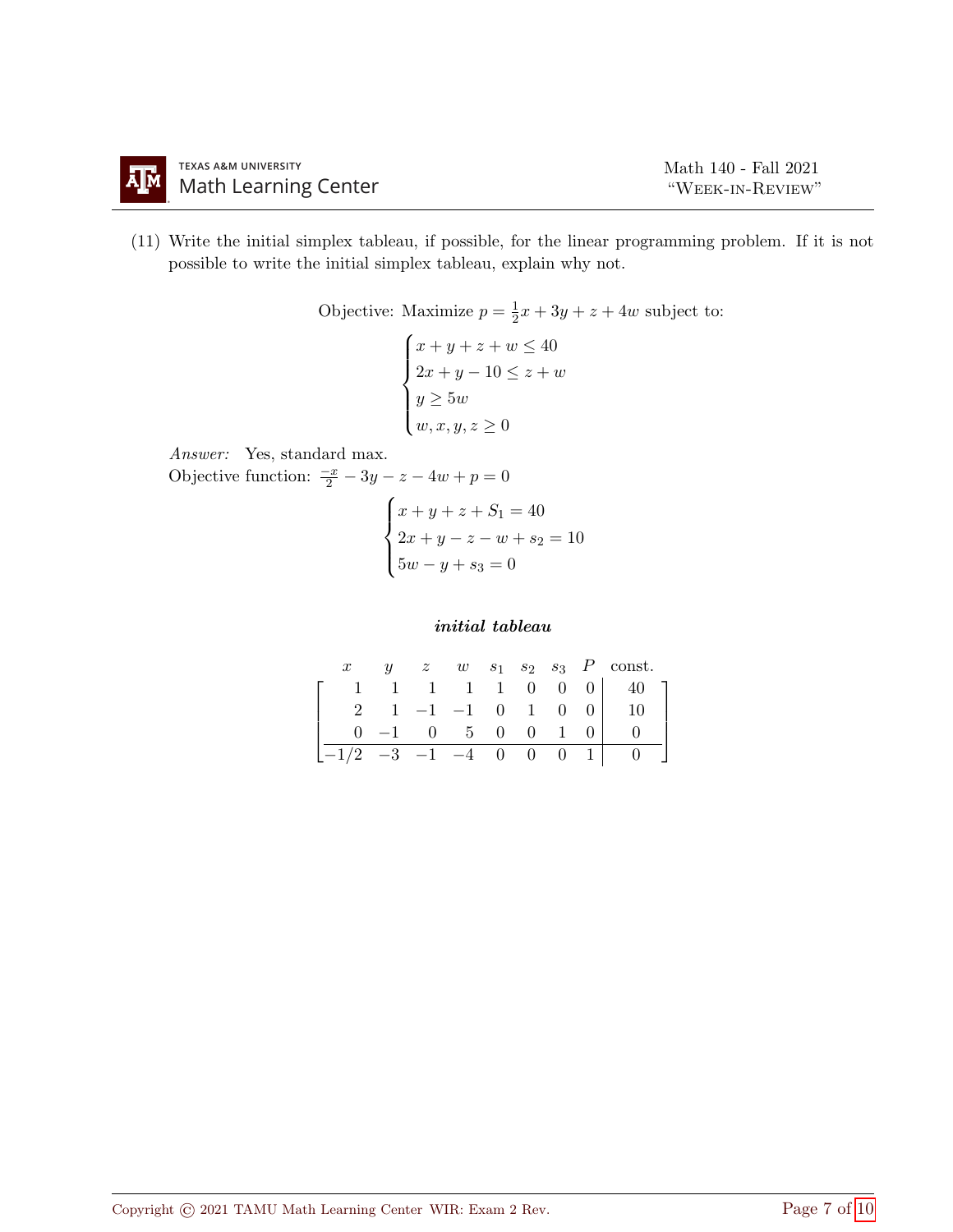

(12) The lines  $x = 0, y = 0, -x + 3y = 36, x + 3y = 48$ , and  $2x + 3y = 60$  are graphed below.

(a) State whether Regions A and B are bounded or unbounded. Answer: Region A, unbounded. Region B, bounded.

(b) Determine the system of linear inequalities that represent Region A and Region B. Answer:

$$
\begin{aligned}\n\text{Region A:} \\
\begin{cases}\n-x + 3y &\leq 36 \\
2x + 3y &\geq 60 \\
x + 3y &\geq 48 \\
x, y &\geq 0\n\end{cases} \\
\text{Region B:} \\
\begin{cases}\n-x + 3y &\leq 36 \\
2x + 3y &\leq 60 \\
x + 3y &\leq 48 \\
x, y &\geq 0\n\end{cases}\n\end{aligned}
$$

(c) Then find the maximum and minimum values for each region given the objective function  $M = 8x + 6y$ .

Answer: Region A has a minimum value of 152 and no maximum value. Region B has a maximum value of 240 and a minimum value of 0.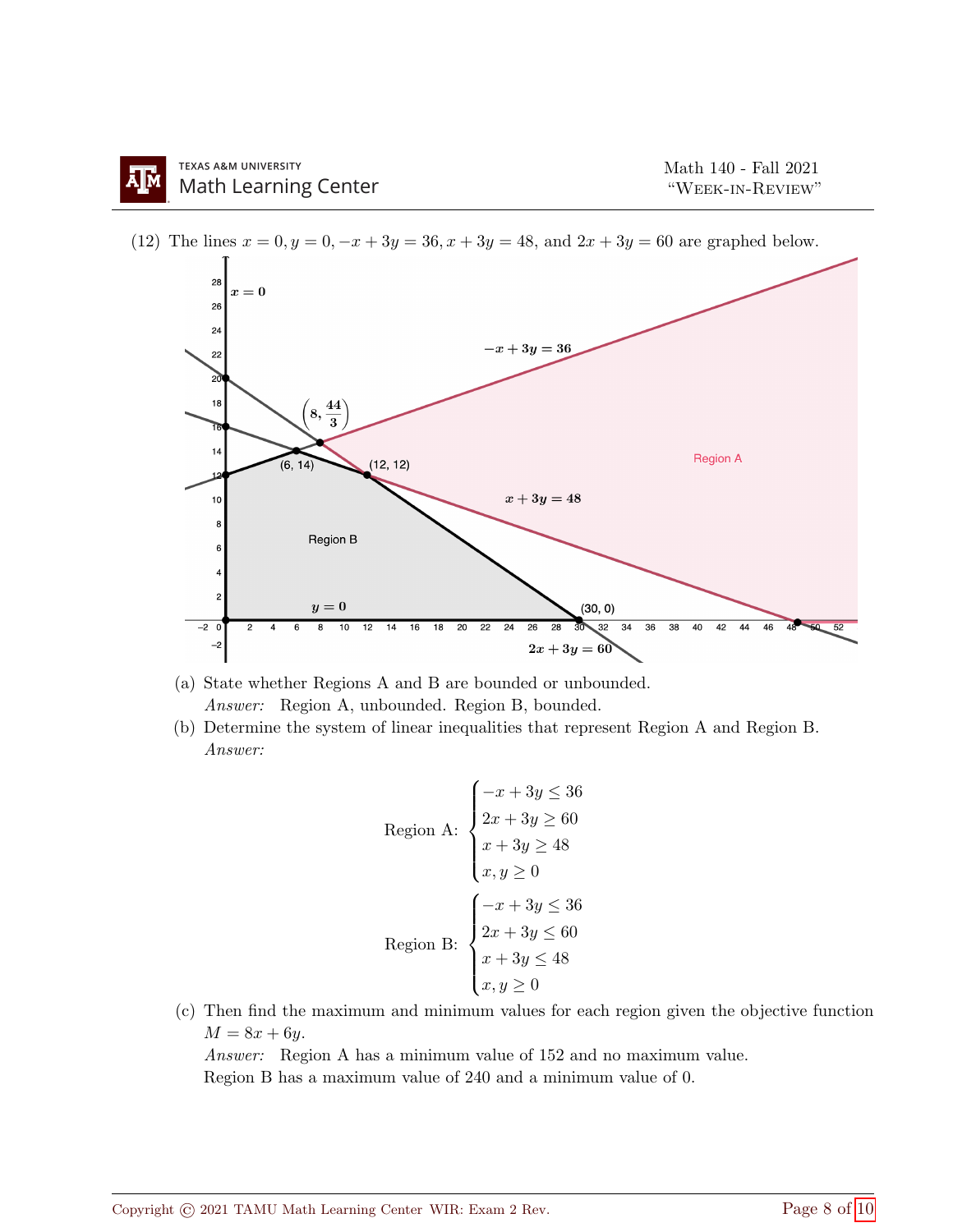(13) For the tableau given below, find the corner point at which the tableau currently correspond and then determine if it is the optimal corner? If it is not the optimal corner, give the next pivot element.

| $\boldsymbol{x}$                       | y |              |          |            | $s_1$ $s_2$ $s_3$ $P$ const. |
|----------------------------------------|---|--------------|----------|------------|------------------------------|
| $\lceil -1/3 \quad 1 \quad 1/3 \rceil$ |   |              | $\theta$ | 0          | 12                           |
| 2                                      |   |              | -1       | $^{\circ}$ | $\Omega$                     |
| $\mathcal{R}$                          |   |              | .,       |            |                              |
|                                        |   | $\mathbf{z}$ |          |            |                              |

Answer:

- (a) Corner point is  $(0, 12)$
- (b) Not optimal; the next pivot element is 2.
- (14) Consider the linear programming problem:



(a) Determine if this is a standard maximization problem. Answer: Not a standard maximization problem because  $2x + 5y \ge 45$  cannot be manipulated of the form  $a_1x + a_2y \leq V$  where  $V \geq 0$ .